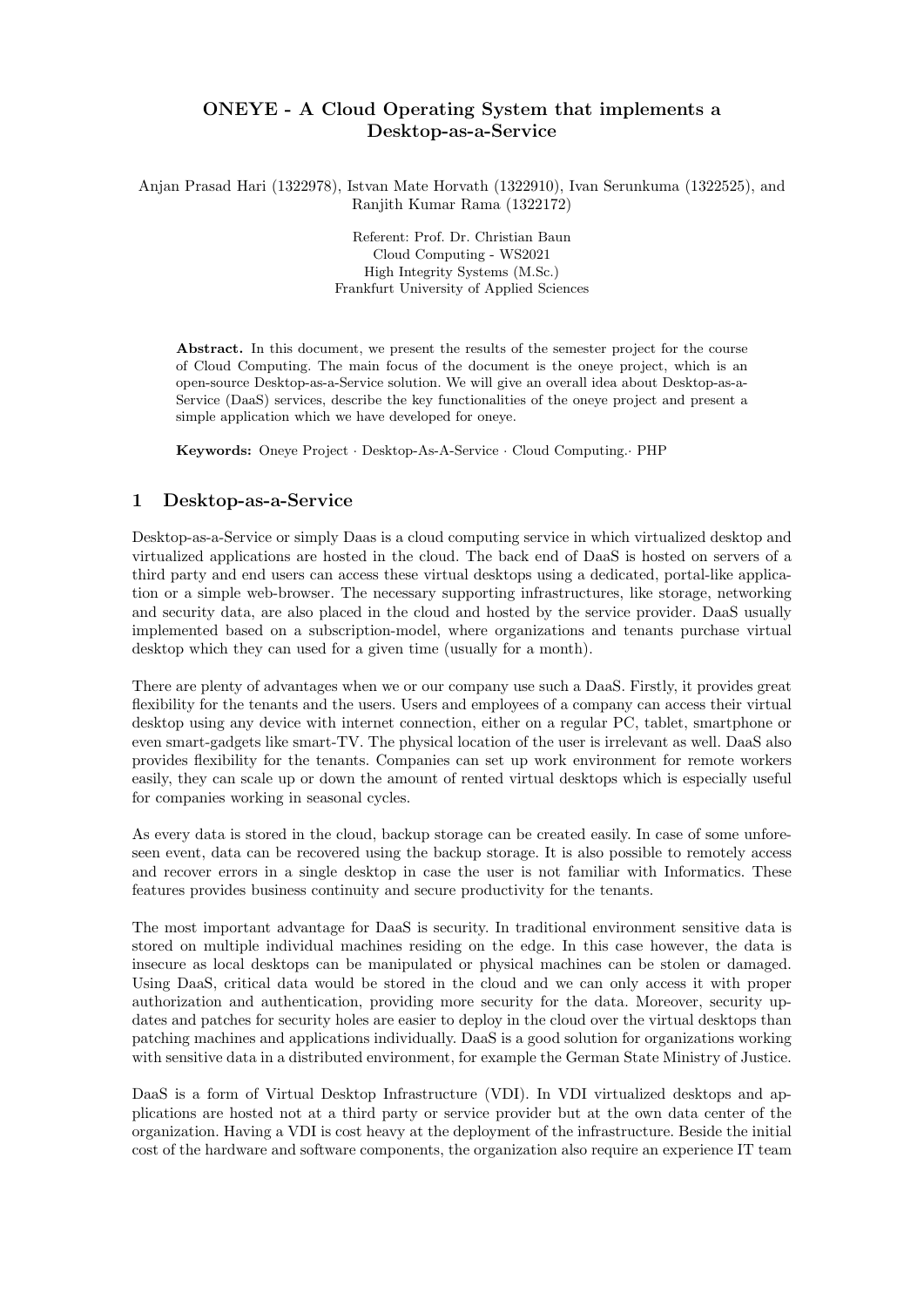who can install and maintain the infrastructure. In this case, the organization also have full control over the infrastructure and can manage it freely. In DaaS, all these work and costs are the responsibility of the service provider; but now the tenant has to deal with the subscription fee, which might be more costly in the long run. Moreover, as the computations of virtualized applications run in the cloud, the organization isn't required to have machines with high computing capabilities and strong hardware. Thus, the organization can save costs on the machines of the individual employees. In the end, organizations can choose if they want to spend more initially for a VDI and afterwards use the service basically for free or subscribe to a DaaS service at a service provider.

Nowadays there is a growing demand for DaaS. Companies and organization tend to use DaaS for its security, consistency and availability properties and its easy-to-use nature. The service providers provide a multi-tenant infrastructure, where a single application instance is delivered to all of the users/tenants. The different providers also have their own properties and specialities. The biggest DaaS providers are VMware Horizon Cloud with the best uptime, Amazon WorkSpaces with cost efficient solutions for smaller businesses, Microsoft Azure with a strong backup and failover system, and Citrix Virtual Apps and Desktops for more mobile workforce. [\[1\]](#page-14-0) [\[2\]](#page-14-1) [\[3\]](#page-14-2)

### 2 Oneye

The oneye project is a takeover of another open-source cloud application, called eyeOS. The eyeOS was developed with the same concept and same tools as the oneye. EyeOS was first released in 2005 with version v0.6.0. Two years later, version 1.0 was released which included new code infrastructure and tool-kits for fast development of desktop applications for the eyeOS. In the next few years more versions of the eyeOS were released and the project won several awards. In 2011 the open-source project launched a commercial solution targeting business users. After the release of the commercial version, the development of the open-source version stopped. In 2014, the project was bought by Telefónica, a Spanish telecommunication company.

The oneye project was started in 2012. The community of eyeOS took over the structure and toolkits released in the eyeOS 1.0, and went on to develop their own cloud solution. The majority of the development was done between 2012 and 2015, but the core developers are active to this day. Oneye is a PHP based application with some usage of JavaScript. The oneye project does not require a portal-like application to access our desktop in the cloud, a web browser on any device can be used to reach the cloud. Although the eyeOS required an SQL database, the oneye project can function without one. [\[4\]](#page-14-3)

#### 2.1 Installation guide

As the oneve project is a PHP-application we are required to have a PHP 5 running web server. PHP 5 is an outdated version of PHP, therefore it is a bit more complicated to acquire. The easier way is to use an older version of XAMPP, which is a software bundle containing Apache HTTP server (which is also needed for oneye) and PHP. (It also contains MariaDB and Perl, but these applications are not used. The version of XAMPP is the same as the version of the PHP it includes. So, we should install XAMPP v5.x)

In the following, we present how to setup oneye on Linux machine. First, XAMPP must be installed:

Execute below commands as root user in terminal.

```
wget -O xampp-linux-x64-5.6.40-1-installer.run
// https://sourceforge.net/project/xampp/XAMPP%20Linux/5.6.40/
// xampp-linux-x64-5.6.40-1-installer.run
chmod 777 xampp-linux-x64-5.6.40-1-installer.run
./xampp-linux-x64-5.6.40-1-installer.run
```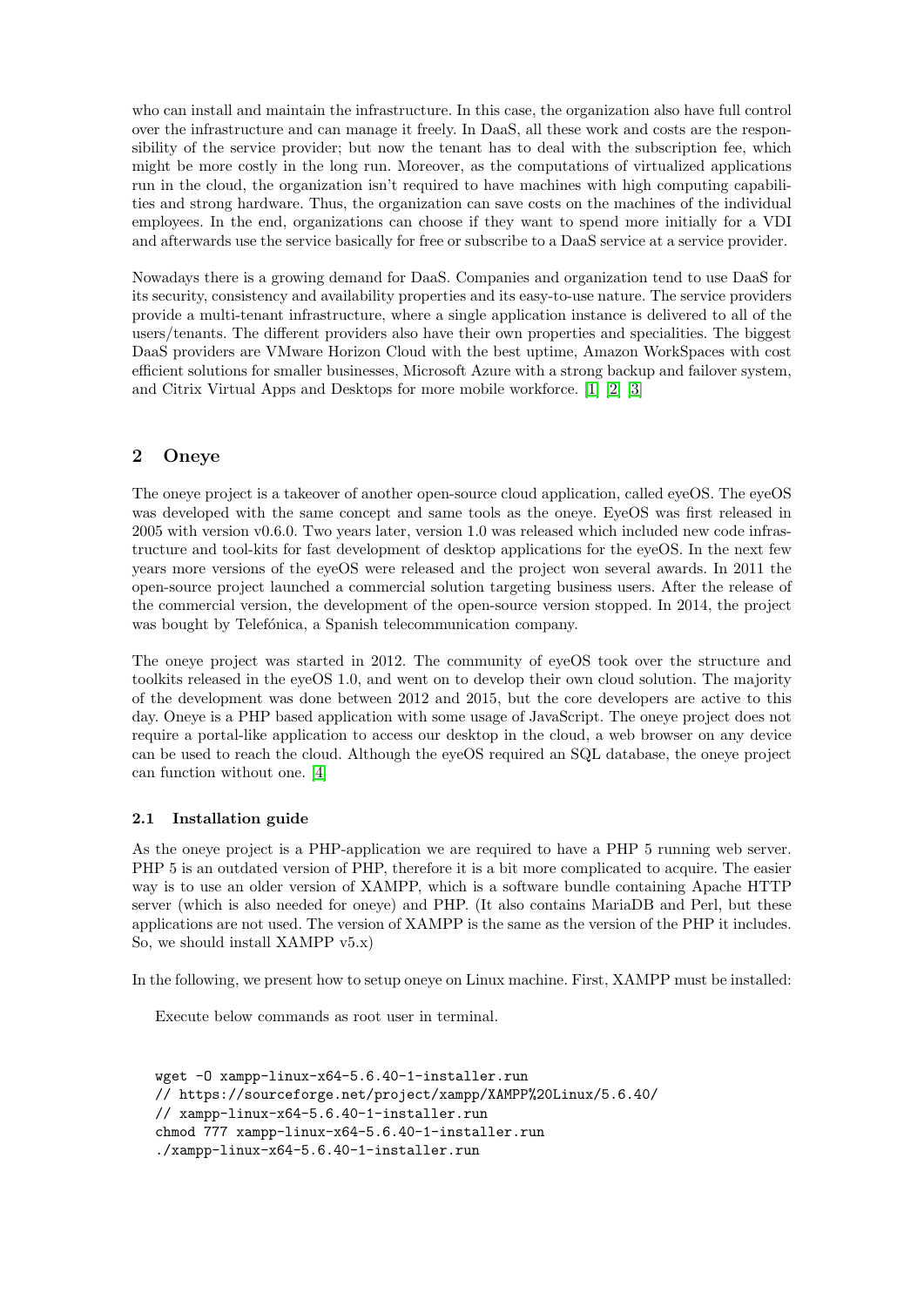After downloading and installing XAMPP, we can move on to set up oneye. We modify the ownership of the XAMPP directory, which will store the oneye files.

sudo chown -R <myuser>:<mygroup> /opt/lampp/htdocs

Download and extract the files of oneye.

Execute below commands as root user in terminal.

cd /opt/lampp/htdocs wget https://github.com/oneye/oneye/releases/download/ // v0.9.6-preview/oneye\_0.9.6.preview.zip unzip oneye 0.9.6.preview.zip -d oneye cd oneye sudo chmod 777 ./installer ./package.eyepackage ./index.html

Now, oneye is up and running. To get started, the following URL should be visited, where the root password can be set up:

http://<server IP>/oneye/installer/

After setting up the root user for oneye, we can start using the oneye DaaS. From now on, we can use oneye on the http://<server IP>/oneye/ url path, where the login screen will be shown.

If someone would like to run oneye on a Windows machine, that is also possible. The installation steps are basically the same as above. On Windows as well, XAMPP is an easy way to get PHP 5. After installing XAMPP, the http server should be started using the xampp-control.exe file. It is recommended to start the .exe file as Administrator, as the program will open ports to the outside network. It as also recommended that the installation path of XAMPP would contain no space, as it may cause trouble running the servers. After XAMPP had been started, a .zip file of oneye should be downloaded from GitHub and extracted into <Path to XAMPP>/htdocs/oneye (or any directory inside htdocs). Finally, we can access oneye from our browser, by visiting

#### http://localhost/oneye/installer/

Fig. [1](#page-3-0) shows us the installation page of the oneye in web browser. As PHP 5.6 is now considered as an outdated version, it is desirable to be able to run oneye on newer PHP releases. PHP 5 applications generally cannot run in PHP 7.x or in the newest PHP 8.0. However, some member of the oneye community had finished adjusting the oneye application to PHP 8.0 on the very end of 2020. In order to run it, we need to install XAMPP 8.0 instead of XAMPP 5.6, and download the modified oneye from the following repository: https:// github.com/namnhatpham1995/installer. Please note, that this repository is not yet merged into the official oneye repository. Figure 2 shows the login page of the oneye in browser.

#### 2.2 Architecture of oneye

Oneye is DaaS solution written in PHP. As a result, the architecture of oneye is based on PHP files and on their interactions. Different PHP files describe different parts of the virtual desktop. Even though there are several PHP files, a user would (mostly) only access one of them, the index.php file. The only responsibility of this file to include the required functions and settings of the system, determine what kind of hardware the sender of an incoming HTTP request uses, and forward the request to other index.php files based on the sender's hardware (PC, android or iOS smartphone). These PHP files analyse the request and sends commands to specific services/applications.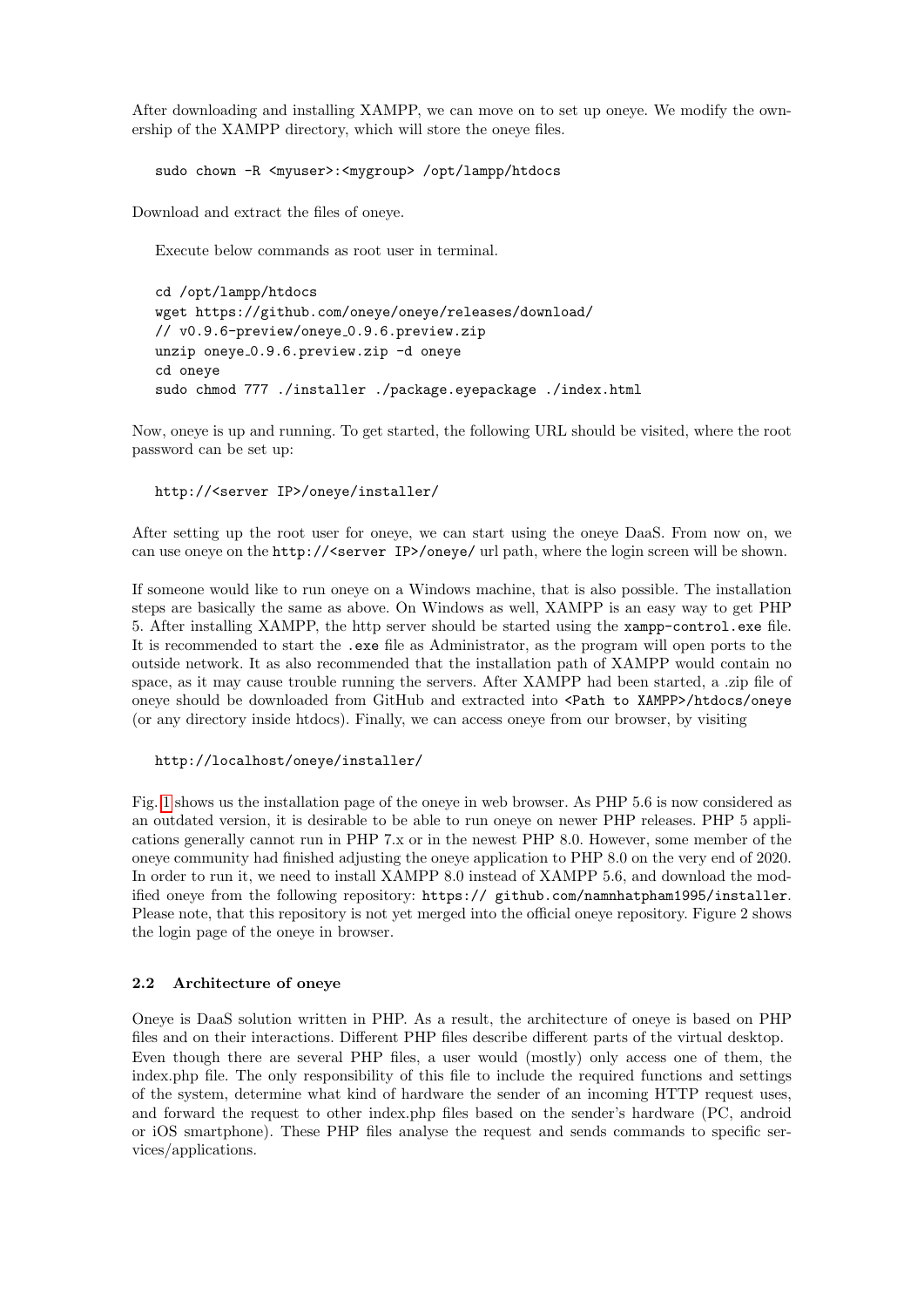| O oneye Installation                                    | $+$<br>$\times$                                          |                |                | × |
|---------------------------------------------------------|----------------------------------------------------------|----------------|----------------|---|
| $C$ $\hat{\mathbf{u}}$<br>$\leftarrow$<br>$\rightarrow$ | $\mathbb{O}$ $\circ$ localhost/oneye/installer/<br>… ⊙ ☆ | $\blacksquare$ | $\circledcirc$ | Ξ |
|                                                         |                                                          |                |                |   |
|                                                         | Please fill out the following form to install oneye:     |                |                |   |
| Root Password                                           |                                                          |                |                |   |
| Retype Password                                         |                                                          |                |                |   |
|                                                         |                                                          |                |                |   |
| System Name<br>Allow users to create accounts           | oneye                                                    |                |                |   |
|                                                         |                                                          |                |                |   |
|                                                         | Install oneye!                                           |                |                |   |

<span id="page-3-0"></span>Fig. 1. Installation page of oneye.

The kernel of the OS of oneye is a microkernel. It provides a unified interface for services. Applications and index.php-s access services through the kernel, while the kernel locates and invokes the services. This way, critical/concurrent operations can be synchronized as well.

Services of oneye handles low-level tasks, so that application do not need to implement everything for themselves. These services can also check requests for security or concurrency, for example, an app cannot modify a file without the right permission. The services of oneye are:

- VFS: Virtual File System. This service handles read/write requests on files and directories.
- UM: User Management, register, delete, modify users. Also stores home directories.
- PROC: Process management. Launching, ending, listing processes.
- MMAP: Message Mapping. MMAP analyse and forwards the incoming messages from the users to the correct application (see later).
- eyeX: Creates a response for the user's requests. These responses are in XML format and describe how to change the desktop of the user on the client sides (see later).
- extern: This service allows client to download external files, usually visual files like .jgp and .css.

Applications are the actual softwares that the users use. These are office applications, e-mail clients, file storage apps or games. Applications have three main parts: metadata, user-interface, and event handling. For an application to work these aspects should be properly described (see later). External applications can be included in oneye too, although they are handled differently. On Fig. [3](#page-5-0) the general architecture is shown. There are additional parts of oneye, like logging and external applications, which are not represented.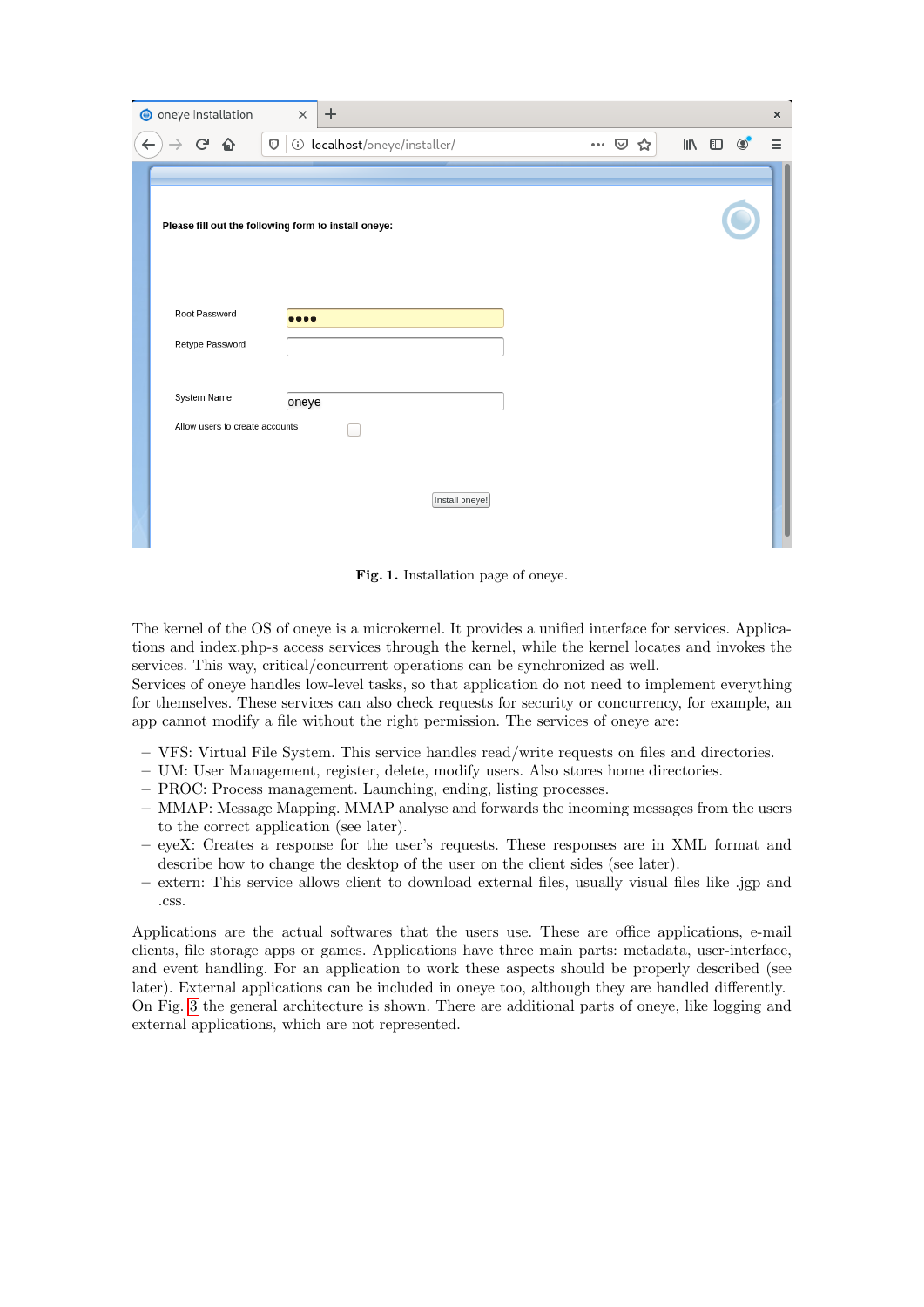| $\left( \leftarrow \right)$ $\rightarrow$ $\left( \begin{matrix} 1 & 0 \\ 0 & 1 \end{matrix} \right)$ |  |   | $\boxed{\mathbb{O}}$ $\boxed{\odot}$ localhost/oneye/index.php                                                      |                          | … ⊙ ☆ | F | $\mathbb{I}\mathbb{N} \quad \mathbb{O} \quad \circledcirc$ |                  | Ξ |
|-------------------------------------------------------------------------------------------------------|--|---|---------------------------------------------------------------------------------------------------------------------|--------------------------|-------|---|------------------------------------------------------------|------------------|---|
|                                                                                                       |  | 蘇 | Username<br>anjan<br>Password<br>$\bullet\bullet\bullet\bullet$<br>Language (this session)<br>(Default)<br>New User | ▾<br>$\bigcirc$<br>Enter |       |   |                                                            |                  |   |
|                                                                                                       |  |   |                                                                                                                     |                          |       |   |                                                            | Powered by oneye |   |

Fig. 2. Login page after installation.

# 3 Communication

This section provides an explanation of Oneye communication, which includes web server and PHP applications, between server-client and third party internet applications. This is an important aspect of oneye, as this is the only kind of communication between the user and the remote desktop, and all behaviour of the desktop must be encapsulated in HTTP messages.

## 3.1 Communication with general PHP applications

Generally, PHP applications reside behind a web server, which handles the communication. When a client machine wants to reach one of the PHP files, it will have to connect to the server application first and send a request for a certain resource. The web server analyzes the request, and if it determines that requested file is a PHP file, the web server will forward the PHP file to the PHP interpreter, which also resides in the server machine. (These two server-side software are bundled in XAMPP.) The PHP interpreter parses the file, executes it and returns the output to the web server. The web server now can send a response to the client, to which the PHP file's output is attached.

The clients does not communicate with the PHP application directly, they only requests the server to run the given PHP file. Each time a request was made, the PHP files will be parsed and executed. In a sense, PHP files behave like scripts. These "scripts" are run on request, and if the scripts return any output, it will be forwarded to the client. As a result, PHP files are not needed to be compiled before deploying them on the server, and they can be edited on the fly, without having to restart the server. [\[5\]](#page-14-4)

## <span id="page-4-0"></span>3.2 Communication with Oneye

In the communication of Oneye, we were firstly interested in the ongoing communication between a Oneye server and a client. We had Oneye running on a machine with PHP 8 residing on 192.168.0.10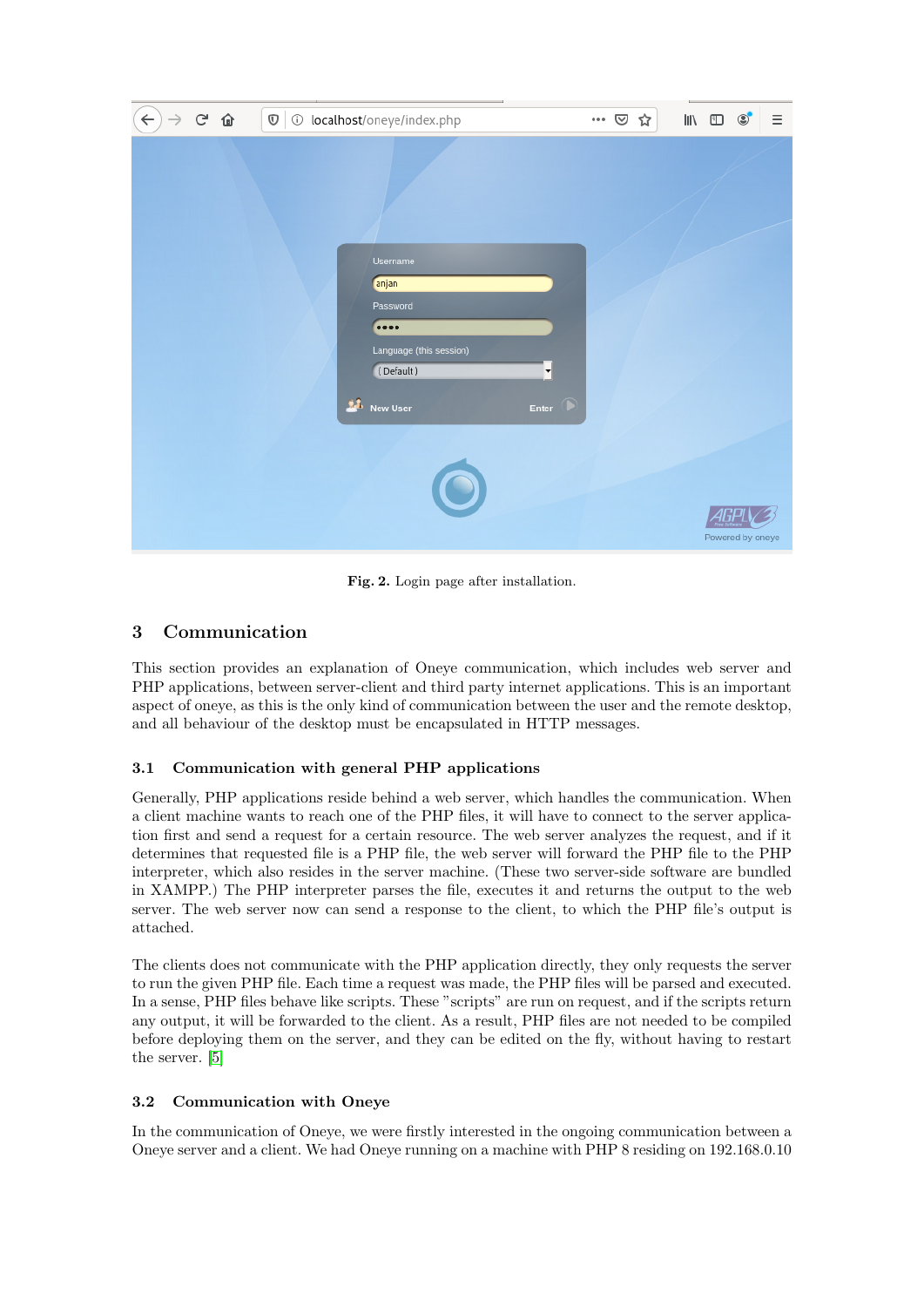

<span id="page-5-0"></span>Fig. 3. Architecture of oneye



Fig. 4. General architecture of a PHP application. [\[5\]](#page-14-4)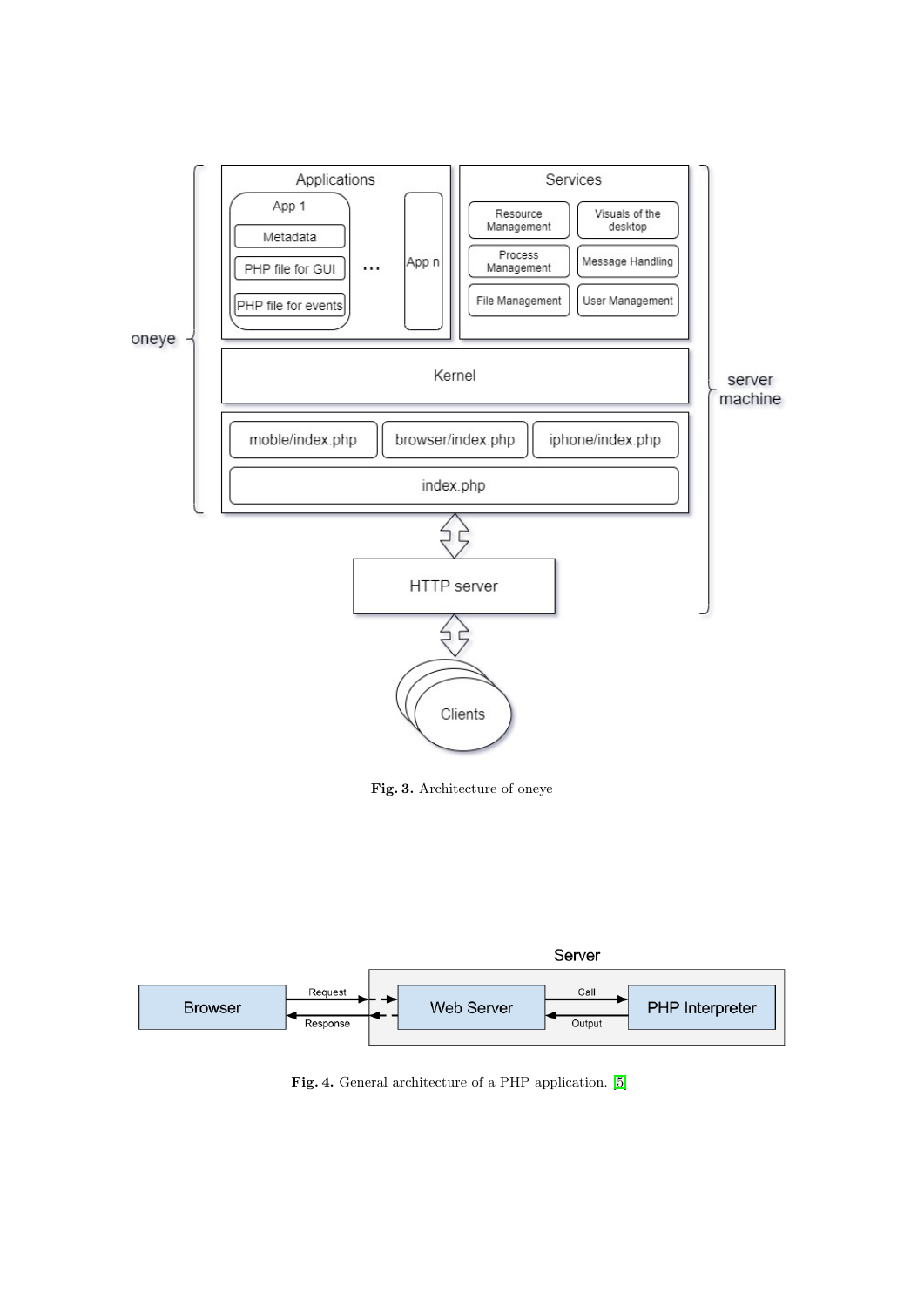and we had an other machine on 192.168.0.29 using which we access Oneye. Wireshark, a packet logging program was running on the "server" machine to catch and examine every aspects of communication. Then, on the client machine we visited 192.168.0.10/oneye through the browser. A snippet of Wireshark packets is visible on Fig. [5](#page-6-0)

| Source       | Destination  | Protocol    | Length Info                         |
|--------------|--------------|-------------|-------------------------------------|
| 192.168.0.29 | 192.168.0.10 | <b>HTTP</b> | 490 GET /oneye/ HTTP/1.1            |
| 192.168.0.10 | 192.168.0.29 | <b>TCP</b>  | 54 80 → 1057 [ACK] Seq=1 Ack=437    |
| 192.168.0.10 | 192.168.0.29 | <b>TCP</b>  | 1514 80 → 1057 [ACK] Seq=1 Ack=437  |
| 192.168.0.10 | 192.168.0.29 | <b>TCP</b>  | 1514 80 → 1057 [ACK] Seq=1461 Ack=4 |
| 192.168.0.10 | 192.168.0.29 | <b>TCP</b>  | 1514 80 → 1057 [ACK] Seq=2921 Ack=4 |
| 192.168.0.10 | 192.168.0.29 | <b>HTTP</b> | 1228 HTTP/1.1 200 OK (text/html)    |

<span id="page-6-0"></span>Fig. 5. Some caught packets inside Wireshark.

The first thing we noticed is that the communication does not use any encryption. That's because we did not set up any certificates or encryption keys on the Apache web-server. Naturally, in a commercial environment TLS is highly recommended, but in this case not having TLS actually helps us observing the sent packages. The web server returns the html output of the index.php based on the application sending the request (browser, mobile, or iphone?). Index.php describes what other JavaScript, css and png files are needed for the webpage. The client browser request them all as well, and present the login screen to the user.

Next, the user logs into their account and the client machine sends a HTTP POST with the following content:

### params= <eyeLogin Textbox 1 User>root</eyeLogin Textbox 1 User> <eyeLogin Textbox 1 Password>cm9vdA==</eyeLogin Textbox 1 Password> <eyeLogin Select 1 Language>[auto]</eyeLogin Select 1 Language>

We logged in using "root" username and "root" password. The password was sent after encoding it with base64. Unfortunately, this base64 string can be easily converted back to the original text. This presents a security hole by itself. Attackers can eavesdrop this message and get access to our account. A solution would be to use a hash function with the password as the function's input and only then use the base64 encoding. The oneye server can compare the incoming and the stored hash-values to authenticate the user.

After login, the client requests for the virtual desktop. The response is about 310 KB, and contains mostly raw JavaScripts which adjust the visual parts of the virtual desktop. Then the user can start working. When an application is being opened, the different visual aspects, pictures and icons will be sent to the client via HTTP GET. When something is being created, or modified HTTP POST will be sent to the server.

The responses of the server are not always in html language. They are XML-based, however they contain elements like  $\leq$ eyeMessage  $>$ and  $\leq$ action $>$ . These responses are created by the eyeX service. They describe generic and JavaScript commands that the client should parse and execute. This is a clever solution, as the webpage does not have to be constantly rendered all over again from scratch, rather we make small modifications on the already shown desktop.

### 3.3 Communication with the Internet from oneye

The next thing we examined is the way oneye reaches third-party Internet applications. Oneye already has a built-in browser, which does not work unfortunately. In a GitHub issue, one of the developer explained, that nowadays browser vendors invented policies to tackle security issues in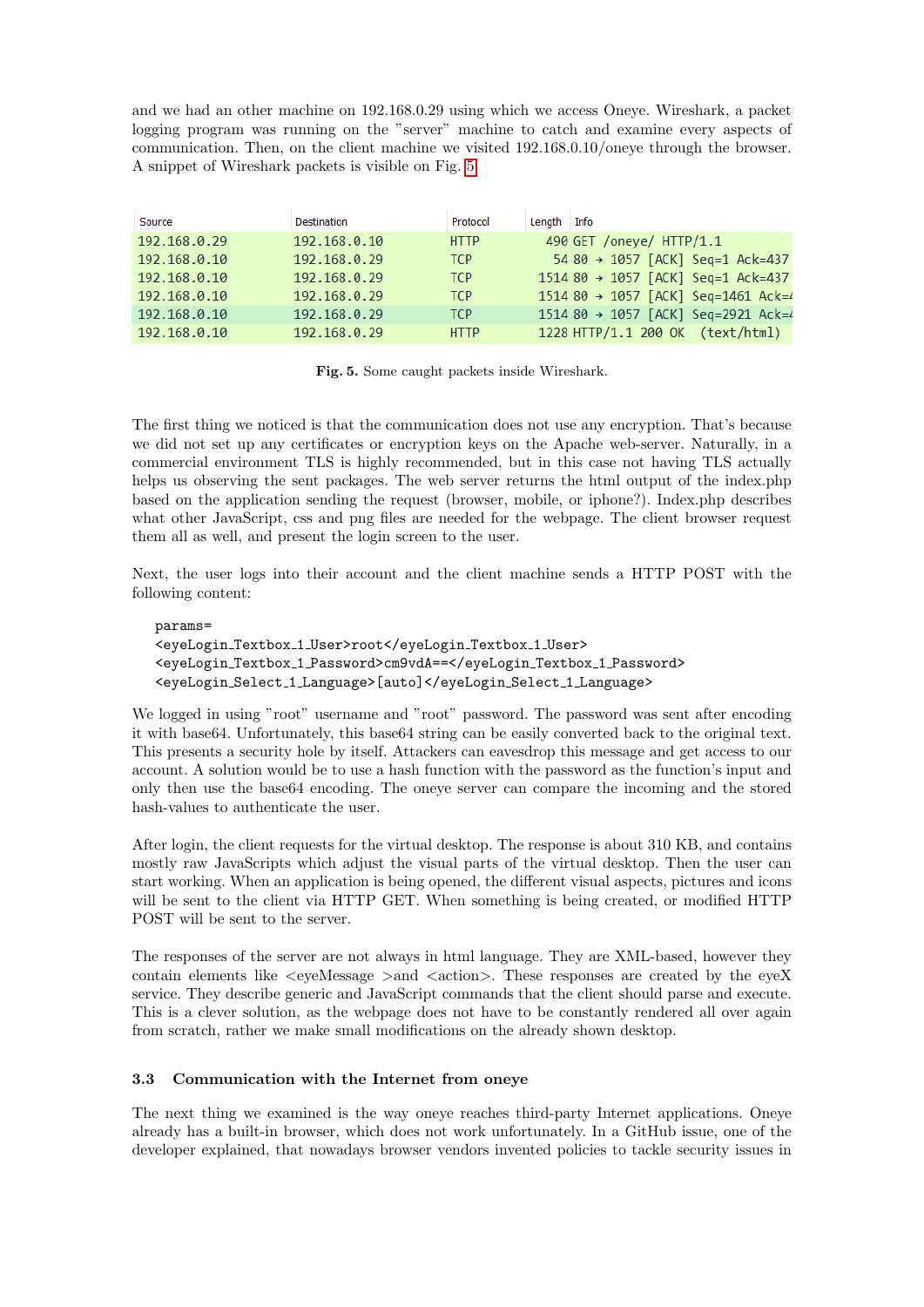web applications. These are understandable and valid reasons, but makes the oneye browser "more and more useless". An example for such a security measure is the X-Frame-Options, which can deny the browser to render the page in an *iframe*; object. With X-Frame-Options sites can prevent click-jacking attacks, as the page cannot be rendered embedded into another site. Unfortunately, this is exactly what the oneye-browser tries to do. Most sites and web applications are not compatible with oneye.

Even though accessing the Internet with oneye is not an option (mostly), REST API call are still possible. To make an API call with oneye, the HelloWorld application has been modified. Whenever the app's button is being pushed, the script makes a pinging API call to the API of Binance (public cryptocurrency trading site). The response of the call is displayed in the HelloWord app. The code of the modified function:

```
function HelloWorld on HelloWorld Button($params = '') {
// API call
$response =
  file get contents('https://api.binance.com/api/v3/time');
// Update the label of the app.
$GLOBALS['HelloWorld Label']->setText($response );
}
```
This call was observed with Wireshark too. Firstly, the clients sends a request to the server, the oneye server executes the correct PHP file of the app, including making the API call. The communication of the API call between two servers was encoded with TLS. The response of the API call is parsed by the PHP script of oneye. Finally, the oneye server response to the client's call, describing how to update the HelloWorld app (Fig. [6\)](#page-7-0). These communications were expected based on the general operation of PHP application described in Section [3.2.](#page-4-0)

<?xml version="1.0" encoding="UTF-8"?> <eyeMessage><action> <task>rawjs</task> <js>document.getElementById("10666\_HelloWorld\_Label").innerHTML=""<  $1$ is> </action><action> <task>rawjs</task> <js>document.getElementById("10666\_HelloWorld\_Label").appendChild(d ocument.createTextNode( "{\"serverTime\":1611477393343}"));</js> </action></eveMessage>

<span id="page-7-0"></span>Fig. 6. HTTP response after API call.

The important aspect of this communication is that the server made the actual API call. Even though the user was interested in the API call, who resides at 192.168.0.29, the API server saw that the source IP, the "client", was 192.168.0.10. This behaviour can give some sort of anonymity for the users of a DaaS application. The target server cannot be sure who the exact caller is, because it only sees the DaaS server's IP. DaaS applications can give privacy for their users, as users cannot be identified or tracked when they access web pages. Moreover, cookies are stored in the DaaS server, giving more anonymity for the users and making it easier to manage cookies.

In the case of Oneye, this privacy aspect of a DaaS is not present at the moment. We cannot access web pages with Oneye and REST calls are stateless by definition (no information is stored about the caller), so Oneye cannot provide this anonymity. Of course, this can be solved with a working browser inside Oneye.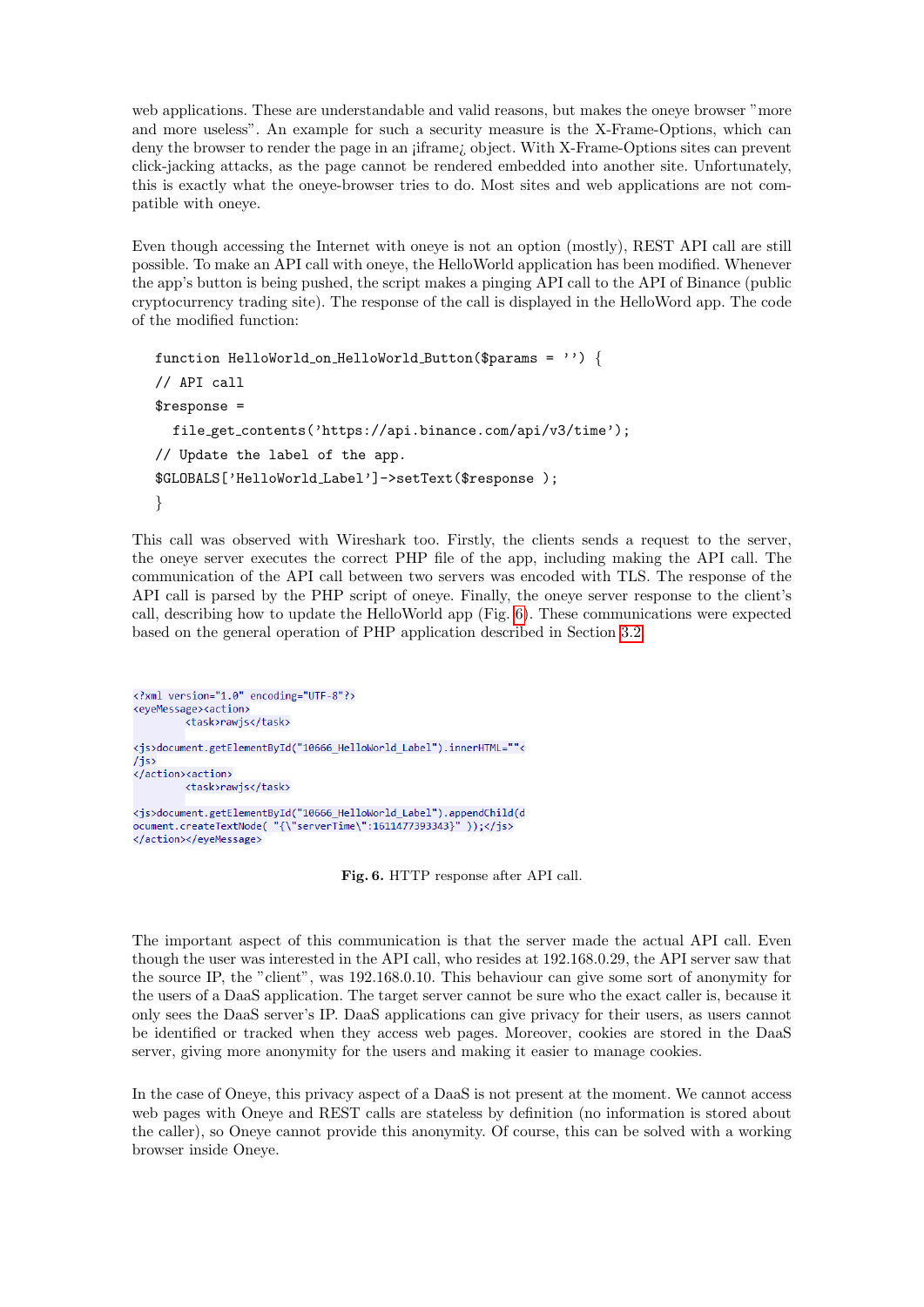## 4 Data Storage

Data and information in Oneye are stored in the cloud. A local Web server to handle the data delivery and content display from the local machine to the browser is a must.The local server will most likely be highly optimized for its task but would be capable of running locally installed Web applications. Using sessions, one can easily access data in different volumes at different locations with the use of the browser(Google chrome, Firefox). Oneye has its own virtual file system and does not require a database to work. The cloud backup storage makes recovery of data easy and possible. Through which the Users can easily upload, view, manage files and run applications on the web or their local machine often without knowing the difference. Applications or files are stored (i.e. word processor) from within the "desktop". files can be locally uploaded from the host operating system like Ubuntu or from the website. In addition, accessibility from anywhere with the use of the internet connection makes Oneye very mobile as people can use it everywhere.

## 5 Users and Session

Oneye allows the creation of multiple users accounts with password protection and these accounts can be logged in multiple times in the same and browser and at the same time log in with different users on the same and different browsers hence avoiding limitations with account access, the user accounts are also scalable since it allows multi-clusters and hybrid-cluster scenarios. Users can access applications and services on Kubernetes infrastructures, including on-premises solutions and cloud providers like AWS, Azure, Google Cloud, or Alibaba.

Groups on Oneye Every user on Oneye is a member of at-least one group i.e, public group. There exists a directory with the group name which contains the shared files between the group members [\[8\]](#page-14-5).

Although User manager(UM) virtual file system(VFS) provides few functions for group managing: 1. um getCurrentGroups : returns a list of all existing groups.

2. vfs real getDirContent group: returns the shared content of the folders of a group

There is one disadvantage regarding group management in Oneye, there is no level of abstraction for file sharing in Oneye group .

For example, User A can delete the shared files of User B in the group [\[8\]](#page-14-5)

Working of session on Oneye The eyeSessions library has abstracted method to get the session from the array and if session variable is is not stored then, it creates an array to store session [\[8\]](#page-14-5). An example for storing and obtaining session

```
if(eyeSessions('checkVar',array(TABLENAME))==false){
eyeSessions('makeArrayVar',array(TABLENAME));
}
```
The use of eye Session library is helpful for making use of session on Oneye [\[8\]](#page-14-5)

# 6 Security Issues and other Challenges

Oneye as a web operating system is not as robust as their desktop counterparts. But some people believe that it can provide just enough functionality to compete with more traditional software suites. If web Os providers can address issues like functionality gap and data security concerns, we might see a dramatic shift in computer network systems. A common concern about web operating systems is that they require users to trust a third party to potentially keep sensitive data secure. For many users, this is a leap of faith. Will the provider be able to fend off hackers? It's in the provider's best interests to employ advanced security measures to keep client data safe. Updates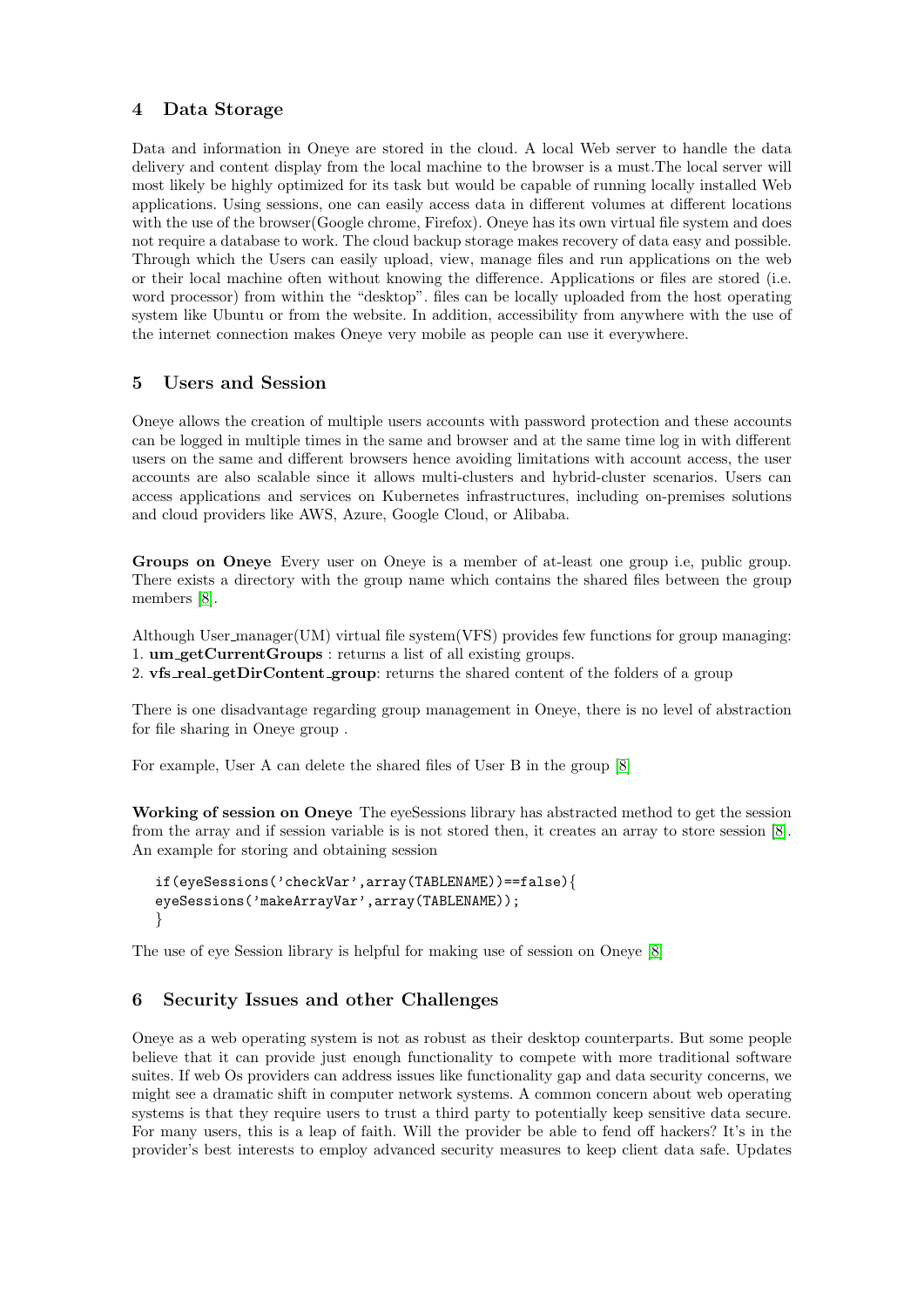typically must be performed by an administrator on the server side. In Oneye implementation and deployments, a user's account access to some applications and data can be restricted. Some delivered applications may not contain the full features set as those of their traditional desktop counterparts. Network latency or congestion can intentionally slow Oneye activities. Oneye's capabilities for business use are limited. The limitations are most obvious in the lack of collaborative features like shared calendars, task lists and mailboxes. Also, the lack of productivity and business applications is a challenge.

The functionality of existing OS applications are far too limited and current work-a rounds are unsatisfactory, due to limitations in the integration of applications and great effort of administration. Especially for larger organizations, the current solutions are not sufficient.

## 6.1 Oneye Improvement Solutions

To make the OS a business-class solution that could easily compete with commercial VDI's like Citrix or the (soon to emerge) Microsoft web Os we propose a project to add certain crucial functionality and management features to the existing one. The following are some of the improvements that can be made on the functionality of the applications.

- 1. Making office applications with more functionality, business users have a crucial demand for fully-featured office applications for word processing, spreadsheet and presentations. Support for templates and macro development is highly important.
- 2. Improvements in image editing functionality.
- 3. Groupware: To make OS suitable for business use, an Outlook-like groupware solution is an absolute must-have. Either improve and extend the existing applications for email, calendar and tasks or build tighter integration with open source groupware projects like FengOffice (OpenGoo) or SimpleGroupware.
- 4. The administration also like Implementing file/folder permission on a per-user basis, Develop a mechanism to publish/unpublish applications on a per-user / per-group basis, Implement a session timeout and session lock feature.

# 7 Applications in oneye

The applications are built using PHP language. Some PHP knowledge is required to understand the script. In order to run the application, we need a GNU/Linux environment, and the environment should have an Apache server, PHP version greater than 5, and PHP editor. [\[8\]](#page-14-5)

### 7.1 MMAP message of Applications in Oneye

In Oneye applications are resided in server and processing of information takes place, client is the medium to interact with such applications on Oneye. All the communication between client and server (which process applications) happens in the form of message passing. For example, client is responsible for starting an application by interacting the UI in Oneye which sends the server the message by indicating that button has been clicked for particular application [\[8\]](#page-14-5).

MMAP route every received messages from client to server for the required application to provide information [\[8\]](#page-14-5) which is shown in Fig[.7.](#page-10-0)

Using Wireshark, some of the commands from the user were caught as well.

```
POST /oneye/index.php?checknum=591345485083&msg=Command
HTTP/1.1
Host: 192.168.0.10
... [HTTP header] ...
params=
  <type>top</type>
  <place>left</place>
  <id>element-1</id>
```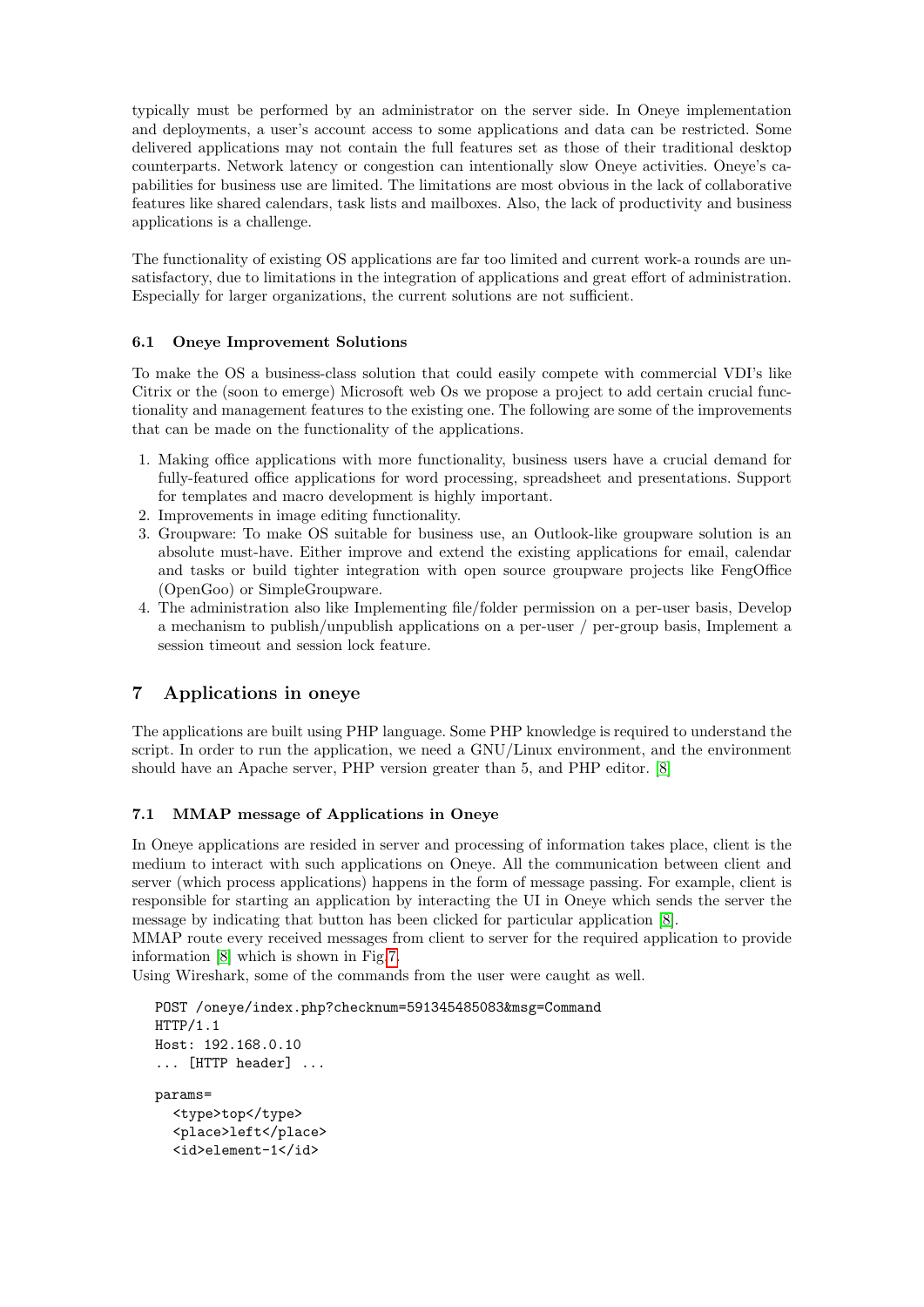

<span id="page-10-0"></span>Fig. 7. MMAP message of Applications in Oneye [\[8\]](#page-14-5)

<entry>entry-1</entry>

In second case, the response message to client is an XML, which contains the information to modify the interface of the client. For example, if client's click was to create a new window in the browser [\[8\]](#page-14-5) as shown in Fig[.8.](#page-10-1) This aspect of oneye was already mentioned in the secion about Communication as these XML-based commands were caught in Wireshark as well. A snippet of such command is shown on Fig. [9.](#page-11-0)



<span id="page-10-1"></span>Fig. 8. Response for the client interaction [\[8\]](#page-14-5)

The eyeX service which contains the method that encodes the XML response from MMAP and server. The eyeX service() operations uses the XML response to creating a window in the browser [\[8\]](#page-14-5). For example, to create message box in browser,

service('eyeX','messageBox',array('content'=>'Message accepted'));

### 7.2 Structure of an application folder

The directory and files of an application is as follows: opt/lampp/htdocs/oneye/system 6f547cf659/apps/application name This directory contains the PHP code of respective applications. Directory contains 3 files:

- 1. app.eyecode Initializing and ending code of an application
- 2. events.eyecode Event reception code
- 3. info.xml the details of the application as name of the application, which category it comes under, what is the version, description,author,license,type of application, and icon image.[\[8\]](#page-14-5)

In order to run the application properly we need app.eyecode.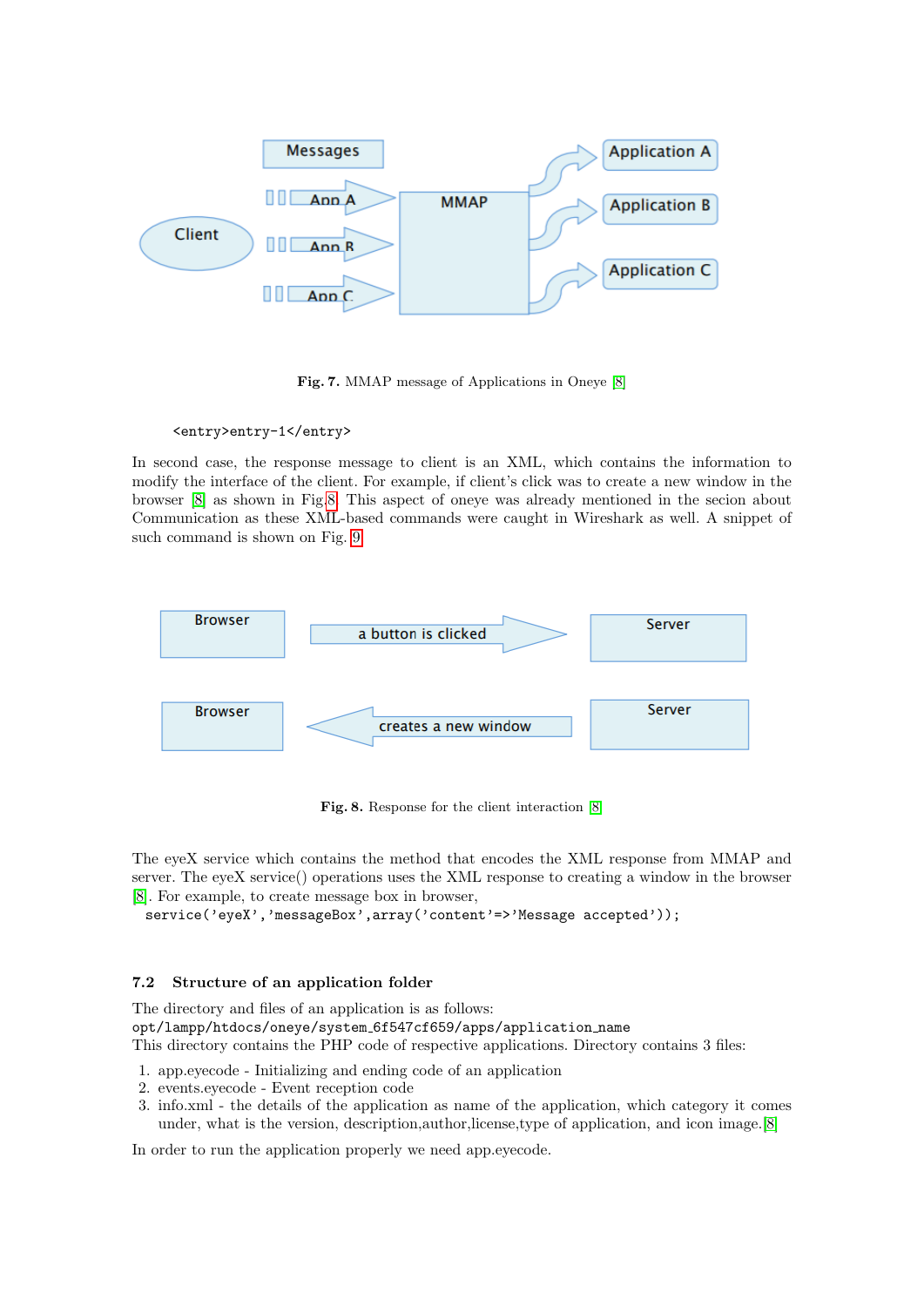```
</action><action>
         <task>rawis</task>
         <js>addLineToBar("95082 eyeFiles Toolbar","",0);</js>
</action><action>
         <task>rawis</task>
         <js>addItemToBar("95082_eyeFiles_Toolbar", "Home", "i
</action><action>
         <task>createWidget</task>
         <nosition>
                   \langle x\rangle 0 \langle x\rangle<y>0</y> </y<horiz>0</horiz>
                   <vert>0</vert>
         \langle/position>
         <checknum>205412124243</checknum>
         <name>95082_Home_Container_WidgetDrop</name>
         <father>95082_Home_Container</father>
         <widgetname>WidgetDrop</widgetname>
         <params>{"callback":"","cOrder":0,"signal":"","behavio
         <cent>0</cent>
</action><action>
```
<span id="page-11-0"></span>Fig. 9. Some commands of oneye in XML format.

### 7.3 Initializing and ending of an application

We need app.eyecode to run the application properly, to do initialization and to end an application. The file has two functions:

ApplicationName run: function called by the procedure when launching an application.

ApplicationName end: function called by the procedure when terminating an application in case it exists.

A graphical application normally uses it to initialize the User Interface, but non-graphical and small applications concentrate all their code in this function [8].

### 7.4 Events

We need events.eyecode to make the application intractable. We can describe this as interaction by the user with the interface of our application. When an event takes place the information is shared with the server in the form of the message. The file has various function depending on the applications.

### 7.5 Application - PHP Version

Fig. [11](#page-12-0) shows the application name phpVersion. This applcation shows the current PHP version used in oneye. Application folder path: /opt/lampp/htdocs/oneye/system\_6f547cf659/apps/phpVersion

The phpVersion folder has 3 files:

- 1. app.eyecode This file has two functions phpVersion run to launch the application and phpVersion end to terminate the application.
- 2. events.eyecode This file has two fuctions phpVersion on Message waits for user to enter the message and responds to it, and phpVersion on Close to end the event.
- 3. info.xml Fig. [10](#page-12-1) shows the contains of the XML file which describes the application.

#### 7.6 Application - Sticky Notes

Fig. [13](#page-13-0) shows the application-notepad.This application lets us to enter a note and display it in a display box. Once we have completed the task using the "Reset" we can empty the display box. Application folder path: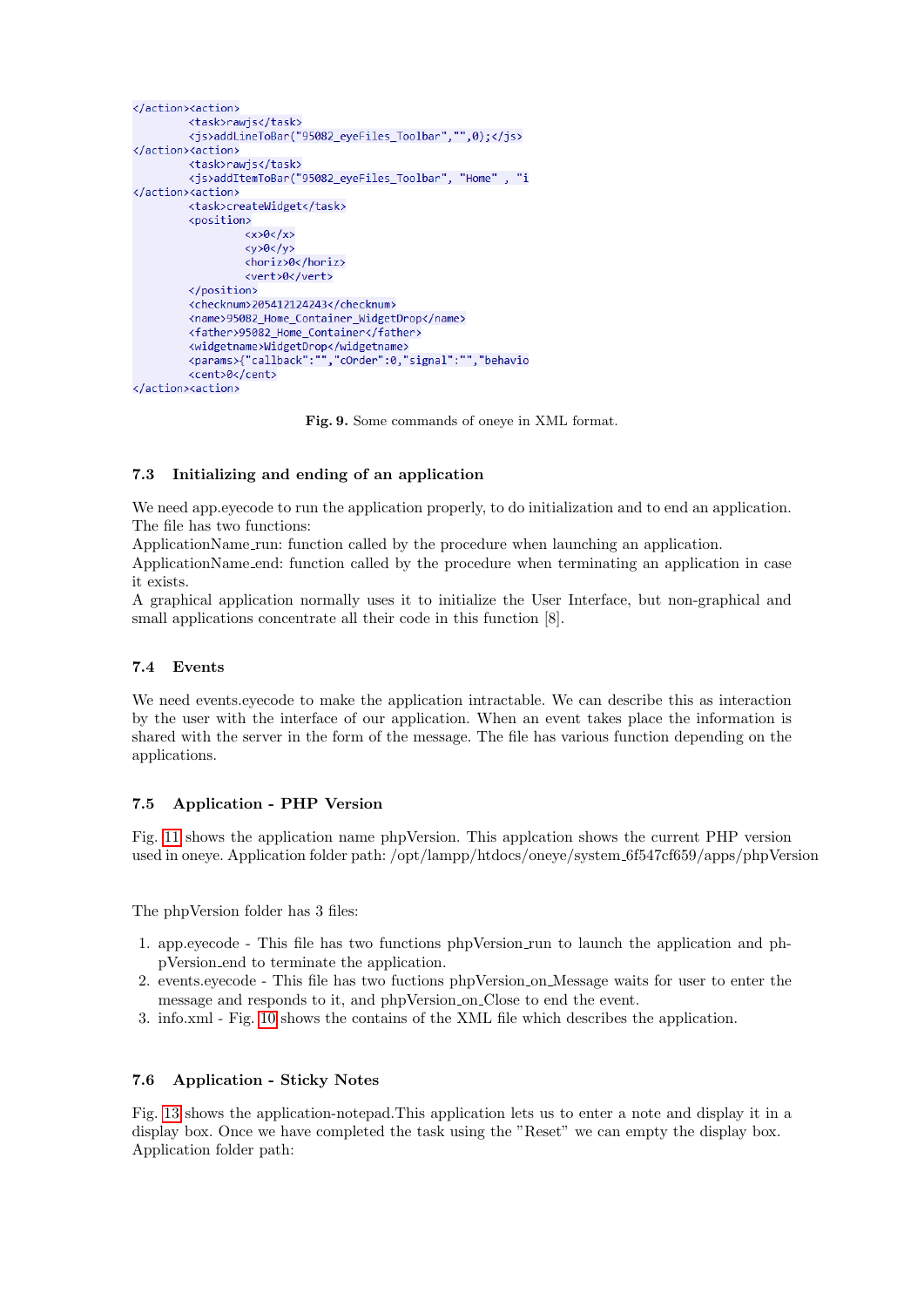```
<package>
       <name>phpVersion</name>
       <category>Utilities</category>
       <version>1.9</version>
       <description>Utility to show how to use the oneye Toolkit</description>
        <author>oneye Team</author>
       <license>AGPL</license>
       <type>Utility</type>
        <icon>index.php?theme=USERTHEME&amp;extern=icons/48x48/rename.png</icon>
</package>
```
<span id="page-12-1"></span>Fig. 10. phpVersion application info.xml.

<span id="page-12-0"></span>

Fig. 11. Application to check the PHP vserion of oneye.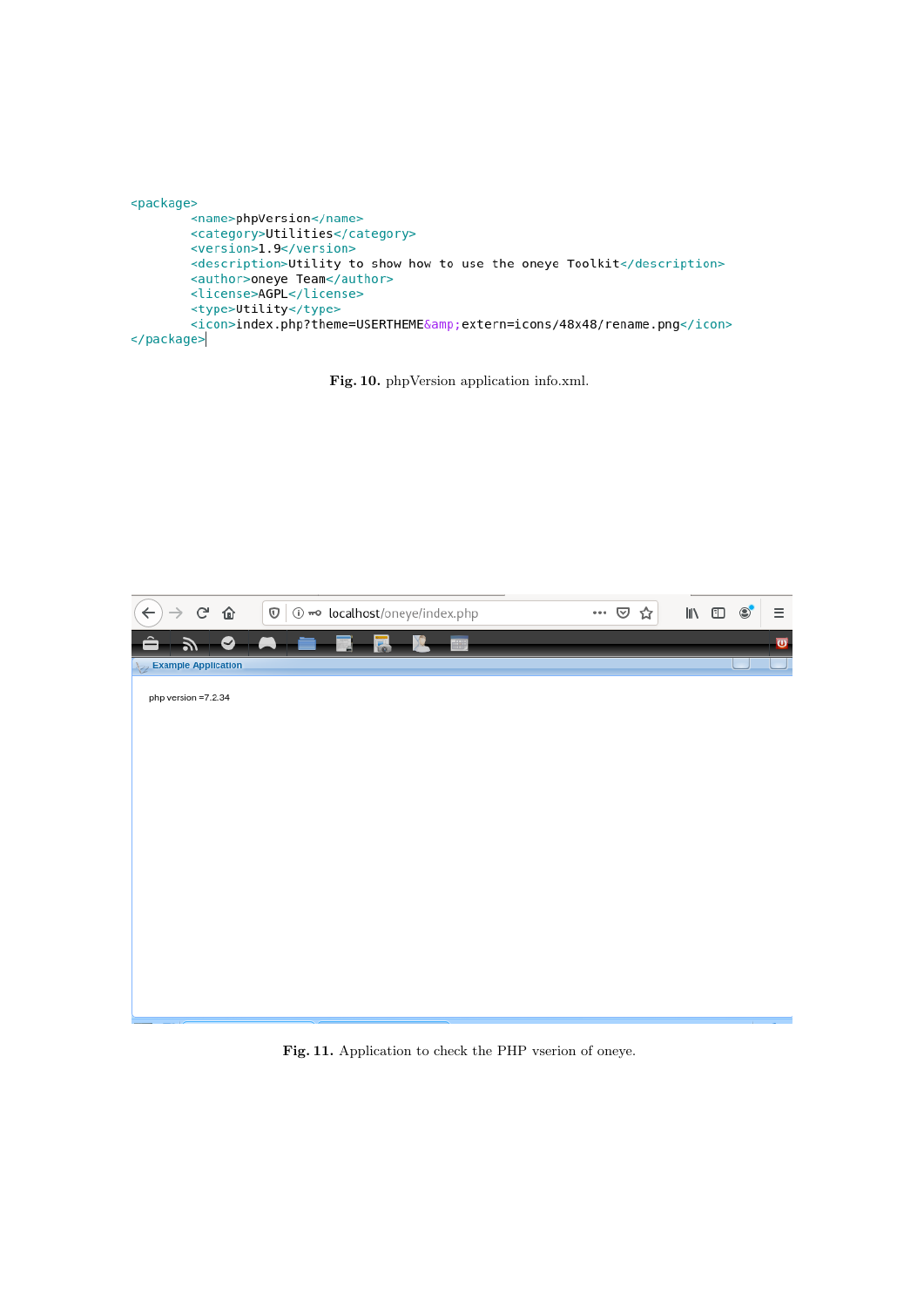### /opt/lampp/htdocs/oneye/system 6f547cf659/apps/sticky

The sticky folder has 3 files:

- 1. app.eyecode Has two functions sticky run to launch the application and sticky end to terminate the application.
- 2. events.eyecode Event file has four fuctions sticky on sticky Button to grab the current text written by user from the text box and displays it on the display, and once the task is completed text box is emptied. sticky on delete Button function will erase the contents in the display, it resets the display box. sticky on Message waits for user to enter the message and responds to it, phpVersion on Close to end the events.
- 3. info.xml Fig. [12](#page-13-1) shows the contains of the XML file which describes the application.

```
<package>
       <name>sticky</name>
       <category>Utilities</category>
       <version>1.9</version>
       <description>Utility to show how to use the oneye Toolkit</description>
       <author>oneye Team</author>
       <license>AGPL</license>
       <type>Utility</type>
       <icon>index.php?theme=USERTHEME&amp;extern=icons/48x48/rename.png</icon>
</package>
```
<span id="page-13-1"></span>

| $\leftarrow$<br>$\mathsf{G}$<br>$\rightarrow$ | ⇧<br>$\mathbb O$<br><b>(i)</b> $m$ localhost/oneye/index.php |     |       | $\cdots$ $\odot$ | ☆ | $\parallel$ | ⊕ | $\circledcirc$ | Ξ                     |
|-----------------------------------------------|--------------------------------------------------------------|-----|-------|------------------|---|-------------|---|----------------|-----------------------|
| $\bullet$<br>习                                | E<br>$\Box$<br>--                                            |     |       |                  |   |             |   |                | $\bullet$             |
| Sticky Notes                                  |                                                              |     |       |                  |   |             |   |                |                       |
| Hello<br>Welcome                              |                                                              |     |       |                  |   |             |   |                |                       |
|                                               |                                                              | Add | Reset |                  |   |             |   |                |                       |
| Applications                                  | Sticky Notes                                                 |     |       |                  |   |             |   |                | $\bm{\mathsf{\odot}}$ |

<span id="page-13-0"></span>Fig. 13. Application - Sticky Notes.